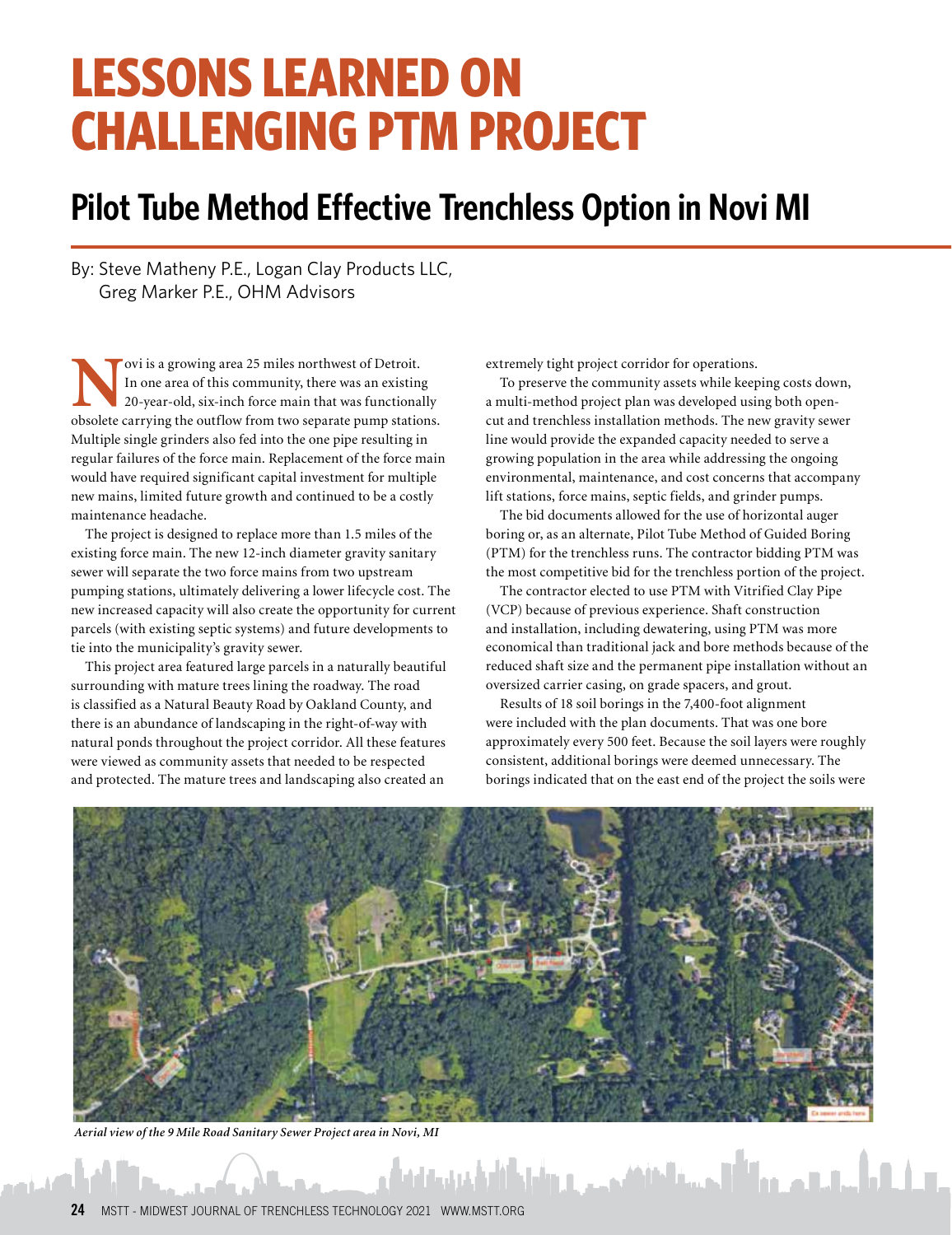



*Nested cobbles from one run Maximum cobble size that can be "digested"*

"moist gray clay with some silt and traces of sand or gravel." This description was present in 14 of the original 18 borings. This was the area planned for trenchless installation.

On the west end of the project "gray sands" were in the profile of the installed pipe. This was the area planned for open cut installation where depth of sewer was less, the natural beauty designation was not present, and the foliage cover in the Right of Way (ROW) opened.

Dewatering was a key component of the project. The area has multiple wetlands and a high-water table. The dewatering narrative was written based upon the soil borings, geotechnical report, and site-specific review letter from the Michigan DEQ (now known as EGLE – Environment, Great Lakes & Energy). The review letter based on the original dewatering permit application included a limitation of two MGD (Million Gallons per Day) of discharge.

The dewatering plan was designed to limit pumping and stay below this maximum. The plan anticipated that the deep wells would lower the existing water table and allow the construction of temporary shafts over a period of two to three weeks. The expectation was that this would lower the water level to below the invert of the pipe for open cut trench construction. The deep wells were intended to eliminate water in the jacking shafts and the well points would lower the water-table to within six to ten feet of the top of pipe for the trenchless operations.

The PTM process based on the dewatering narrative should have allowed for operations to be conducted simultaneously with open cut operations because of the ability to tight sheet the shafts. The construction plan for this project was designed to take advantage of the precision of PTM installation with ongoing dewatering throughout the project. The plan anticipated pumping of  $1 - 1.5$ MGD in up to six deep wells and shaft pumps in the east end of the trenchless sections and 0.5 - 1 MGD from the well points in the open cut areas. After initial setup of four of the 14 planned dewatering wells, two MGD was immediately reached with the water table plateauing at six to twelve feet above the invert.

While the dewatering permit was reevaluated, the two MGD limit in the partial permit was used entirely for the well points in the open cut portion of the project. To stay within the two MGD limit, work began only in the open-cut area of the project while an application was made to expand the project's dewatering. The new permit allowed for up to 8 MGD. A larger header system was installed to allow trenchless installation to commence with an average of 5 MGD used to provide adequate dewatering.

On the first few runs, a 16-inch open face reamer head following the 5-inch pilot tube functioning as planned. The third run was the first indication of problems as ground water moved soils around the head and along the profile.

As run three progressed, it became clear that a more aggressive solution would be needed. Multiple variations in the soils were encountered. The clay layer varied in depth, drifting up and down intermittently in the boring profile creating a mixed face condition where sand would change to clay and back again, sometimes multiple times in the same run. Along the interface between the clay and sand layers throughout the project was a nested cobble layer that varied from 6 inches up to three-feet-thick with heavy percentages of coarse sand (up to 40 percent in two areas).

The clay would slow open face reamer heads. The sand would cause sediment migration along the bore profile where ground water wasn't fully controlled. The nested cobbles (3 to 12 inches) would stop the pilot tube or boring heads, causing considerable delays. Pauses in auger rotation and "slamming" of the casings permitted the swivel bearing cutter head to accept the smaller



#### • Jack & Bore

أفناهم

- Directional Drilling
- GBM Pilot Tube
- 

**SPECIALIZING IN TRENCHLESS UNDERGROUND UTILITY** 

- Pipe Bursting
	- CIPP • Trenchless Point Repairs
- CCTV & Clean • Manhole Rehab • And more…



[6045 Sims Drive, Suite 2 | Sterling Heights, MI 48313 | Tel: 586-979-0402 | info@dvmutilities.com | www.dvmutilities.com](http://www.dvmutilities.com)

وإرضاحه فالمشتب والمشارع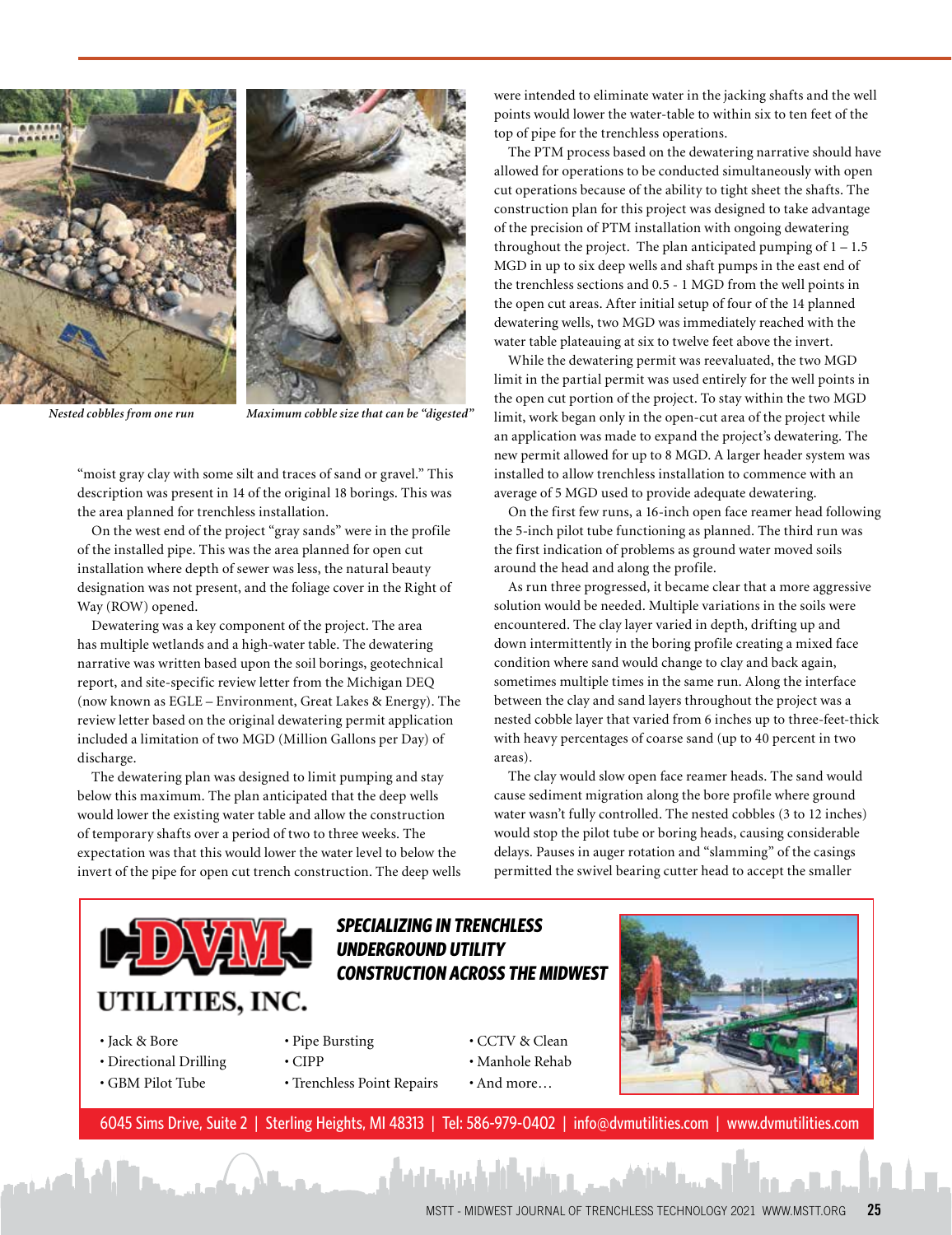

*Mincon rock hammer pilot head*

cobbles and grind them up in the front chamber, allowing them to be transported back to the jacking shaft.

The switch to a swivel bearing cutter head and chamber started to achieve results. However, the high groundwater also moved soils along the alignment in the coarse sand area. Temporary casings were replaced with permanent welded casings; however, a shear break created a misalignment. Ultimately that run had to have a 36-inch heavy-walled casing hammered in around the 16-inch casings to restore the design slope across the offset alignment. The casing was pulled out

using an Akkerman Guided Boring Machine (GBM). After the 36 inch casing was cleaned and profiled, the carrier pipe was installed on grade, and the annulus was grouted.

After ten additional soil borings to clearly identify geotechnical conditions along the alignment of the remaining ten planned



### **[THE COMMUNITY](www.ohm-advisors.com)  ADVANCEMENT FIRM**

At OHM Advisors, multidisciplinary teamwork focused on people-first solutions yields ideas that aren't just different. They're better.

Share your vision with us, and together we'll create great places for people.

### **888.522.6711** | **OHM**-Advisors.com

**ARCHITECTS ENGINEERS PLANNERS** 

# **Dewatering was a key component of the project. The area has multiple wetlands and a high-water table.**

runs (MH ten down to existing), and with the larger dewatering system in place, PTM installation resumed with a swivel bearing cutter head. The method was successful from MH 10 to MH 5.

When the second area of course sand was encountered in the area of MH 5, Akkerman manufactured fittings for the pilot tube system to use the rock tooling provided by Mincon. This allowed continued use of the pilot tube optical guidance while also adding a directional drill sonde to verify the alignment and elevation when the optics were clouded by the dust and vibration of the rock hammer pilot head. The new fittings allowed precise drilling from MH 5 to 4 through the nested cobble, coarse sands, and a high-water table.

The inability to get a pilot tube from 3 to 4, resulted in an additional shaft 3B. After the installation of the pilot tubes from MH 3B to 4 with the Mincon rock hammer, DVM Utilities provided a 16-inch plate reamer leading a 16-inch casing that was unsuccessful in achieving line and grade through the nested cobble layer. Ultimately a 30-inch hammered casing swallowed the 16-inch welded casing and the 12-inch sewer was installed and grouted using profile spacers to maintain grade inside the casing.

The last five runs of the project profile drifted between clay, sand, and the nested cobble layer with fluctuations occurring, sometimes in intervals of less than 50 feet. The pilot tube achieved line and grade followed by a welded 16-inch heavy wall casing for successful installation through the mixed face condition. The pilot tube was changed out for 4.5-inch diameter rock drilling rods, then power auger reamed with 16-inch welded casing following. This proceeded until rock or nested cobbles stopped the operation. The augers were removed, and a hammer drove the 16-inch assembly following the rods to the next pit. From MH 3B to 3, the 16-inch casing was jacked out with 12-inch VCP. In the remaining runs, the jacking pressures exceeded 220 tons and the 16-inch casing is being left in place and CIPP lined.

With ten trenchless runs completed, and run 11 and 12 currently in progress, the largest, most important lesson learned has been teamwork! It may seem that you've heard that one before, but the importance cannot be overstated. Clear, consistent communication was an important element in making a team that held together in the face of adversity.

Don't push the boundaries. For any trenchless installation, the guidelines for geotechnical evaluations provided in ASCE MOP 133 should be viewed as conservative, but advisable. The additional soil borings called for in the standard, may or may not

سالى المسار الأراد والتقافة وحميل والأرادة والمتحافة